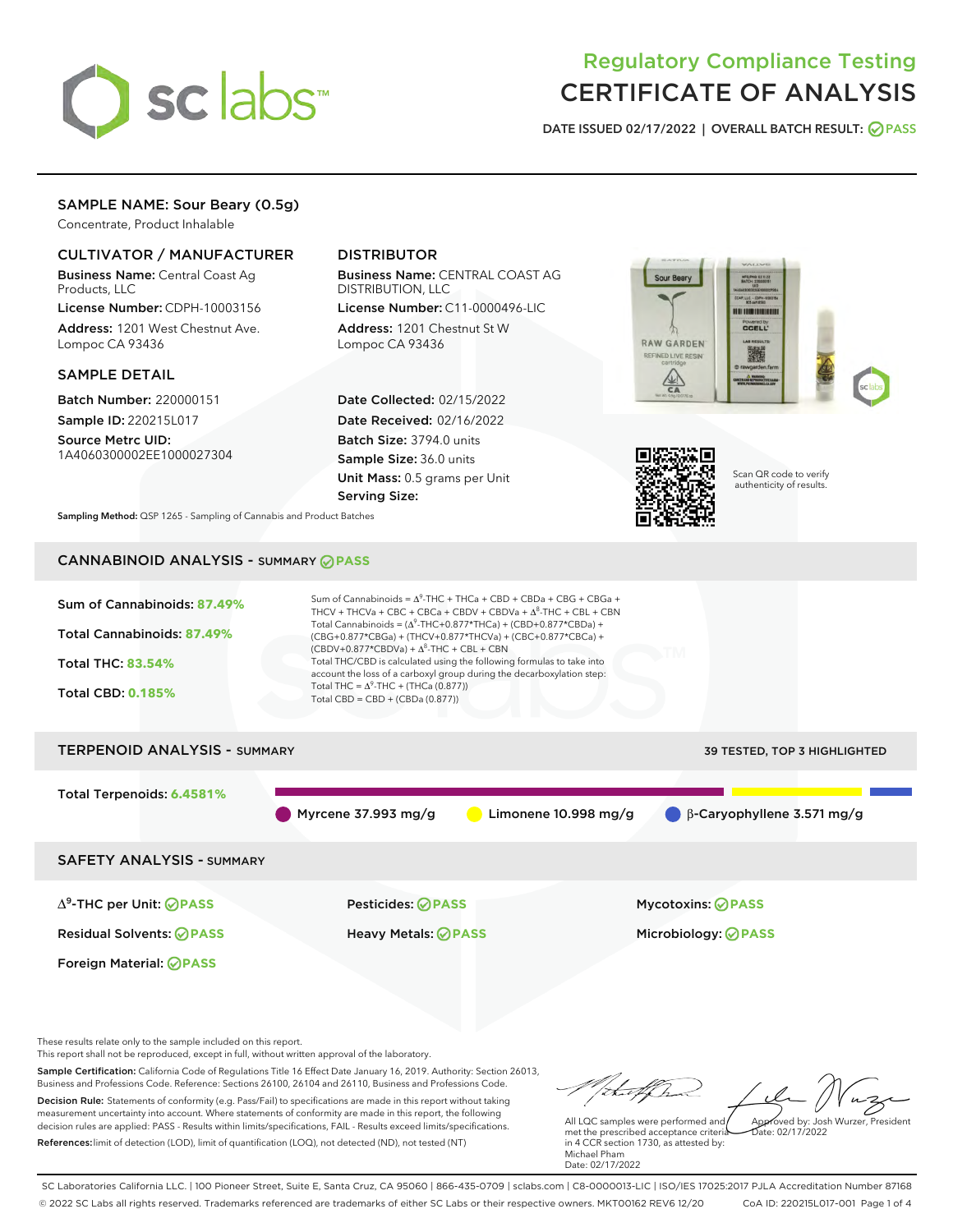



SOUR BEARY (0.5G) | DATE ISSUED 02/17/2022 | OVERALL BATCH RESULT: ○ PASS

#### CANNABINOID TEST RESULTS - 02/17/2022 2 PASS

Tested by high-performance liquid chromatography with diode-array detection (HPLC-DAD). **Method:** QSP 1157 - Analysis of Cannabinoids by HPLC-DAD

#### TOTAL CANNABINOIDS: **87.49%**

Total Cannabinoids (Total THC) + (Total CBD) + (Total CBG) + (Total THCV) + (Total CBC) +  $(Total CBDV) +  $\Delta^8$ -THC + CBL + CBN$ 

TOTAL THC: **83.54%** Total THC (Δ<sup>9</sup>-THC+0.877\*THCa)

TOTAL CBD: **0.185%**

Total CBD (CBD+0.877\*CBDa)

TOTAL CBG: 3.266% Total CBG (CBG+0.877\*CBGa)

TOTAL THCV: 0.32% Total THCV (THCV+0.877\*THCVa)

TOTAL CBC: ND Total CBC (CBC+0.877\*CBCa)

TOTAL CBDV: ND Total CBDV (CBDV+0.877\*CBDVa)

| <b>COMPOUND</b>  | LOD/LOQ<br>(mg/g)          | <b>MEASUREMENT</b><br><b>UNCERTAINTY</b><br>(mg/g) | <b>RESULT</b><br>(mg/g) | <b>RESULT</b><br>(%) |
|------------------|----------------------------|----------------------------------------------------|-------------------------|----------------------|
| $\Lambda^9$ -THC | 0.06 / 0.26                | ±22.389                                            | 835.40                  | 83.540               |
| <b>CBG</b>       | 0.06/0.19                  | ±1.003                                             | 32.66                   | 3.266                |
| <b>THCV</b>      | 0.1 / 0.2                  | ±0.12                                              | 3.2                     | 0.32                 |
| <b>CBD</b>       | 0.07/0.29                  | ±0.067                                             | 1.85                    | 0.185                |
| <b>CBN</b>       | 0.1/0.3                    | ±0.09                                              | 1.8                     | 0.18                 |
| $\Delta^8$ -THC  | 0.1 / 0.4                  | N/A                                                | <b>ND</b>               | <b>ND</b>            |
| <b>THCa</b>      | 0.05/0.14                  | N/A                                                | <b>ND</b>               | <b>ND</b>            |
| <b>THCVa</b>     | 0.07/0.20                  | N/A                                                | <b>ND</b>               | <b>ND</b>            |
| <b>CBDa</b>      | 0.02/0.19                  | N/A                                                | <b>ND</b>               | <b>ND</b>            |
| <b>CBDV</b>      | 0.04 / 0.15                | N/A                                                | <b>ND</b>               | <b>ND</b>            |
| <b>CBDVa</b>     | 0.03/0.53                  | N/A                                                | <b>ND</b>               | <b>ND</b>            |
| <b>CBGa</b>      | 0.1/0.2                    | N/A                                                | <b>ND</b>               | <b>ND</b>            |
| <b>CBL</b>       | 0.06 / 0.24                | N/A                                                | <b>ND</b>               | <b>ND</b>            |
| <b>CBC</b>       | 0.2 / 0.5                  | N/A                                                | <b>ND</b>               | <b>ND</b>            |
| <b>CBCa</b>      | 0.07/0.28                  | N/A                                                | <b>ND</b>               | <b>ND</b>            |
|                  | <b>SUM OF CANNABINOIDS</b> |                                                    | 874.9 mg/g              | 87.49%               |

#### **UNIT MASS: 0.5 grams per Unit**

| $\Delta^9$ -THC per Unit               | 1100 per-package limit | 417.70 mg/unit | <b>PASS</b> |
|----------------------------------------|------------------------|----------------|-------------|
| <b>Total THC per Unit</b>              |                        | 417.70 mg/unit |             |
| <b>CBD</b> per Unit                    |                        | $0.92$ mg/unit |             |
| <b>Total CBD per Unit</b>              |                        | $0.92$ mg/unit |             |
| <b>Sum of Cannabinoids</b><br>per Unit |                        | 437.4 mg/unit  |             |
| <b>Total Cannabinoids</b><br>per Unit  |                        | 437.4 mg/unit  |             |

| <b>COMPOUND</b>         | LOD/LOQ<br>(mg/g) | ASUREIVI<br><b>UNCERTAINTY</b><br>(mg/g) | <b>RESULT</b><br>(mg/g)                         | <b>RESULT</b><br>$(\%)$ |
|-------------------------|-------------------|------------------------------------------|-------------------------------------------------|-------------------------|
| <b>Myrcene</b>          | 0.008 / 0.025     | ±0.3799                                  | 37.993                                          | 3.7993                  |
| Limonene                | 0.005 / 0.016     | ±0.1221                                  | 10.998                                          | 1.0998                  |
| β-Caryophyllene         | 0.004 / 0.012     | ±0.0989                                  | 3.571                                           | 0.3571                  |
| $\beta$ -Pinene         | 0.004 / 0.014     | ±0.0209                                  | 2.345                                           | 0.2345                  |
| $\alpha$ -Pinene        | 0.005 / 0.017     | ±0.0150                                  | 2.236                                           | 0.2236                  |
| Linalool                | 0.009 / 0.032     | ±0.0525                                  | 1.772                                           | 0.1772                  |
| β-Ocimene               | 0.006 / 0.020     | ±0.0432                                  | 1.726                                           | 0.1726                  |
| <b>Terpinolene</b>      | 0.008 / 0.026     | ±0.0167                                  | 1.048                                           | 0.1048                  |
| $\alpha$ -Humulene      | 0.009 / 0.029     | ±0.0211                                  | 0.845                                           | 0.0845                  |
| Fenchol                 | 0.010 / 0.034     | ±0.0138                                  | 0.457                                           | 0.0457                  |
| trans-β-Farnesene       | 0.008 / 0.025     | ±0.0086                                  | 0.310                                           | 0.0310                  |
| Terpineol               | 0.009 / 0.031     | ±0.0130                                  | 0.272                                           | 0.0272                  |
| Camphene                | 0.005 / 0.015     | ±0.0023                                  | 0.251                                           | 0.0251                  |
| <b>Borneol</b>          | 0.005 / 0.016     | ±0.0032                                  | 0.097                                           | 0.0097                  |
| Fenchone                | 0.009 / 0.028     | ±0.0021                                  | 0.095                                           | 0.0095                  |
| Nerolidol               | 0.006 / 0.019     | ±0.0038                                  | 0.078                                           | 0.0078                  |
| Guaiol                  | 0.009 / 0.030     | ±0.0025                                  | 0.069                                           | 0.0069                  |
| $\gamma$ -Terpinene     | 0.006 / 0.018     | ±0.0007                                  | 0.053                                           | 0.0053                  |
| Valencene               | 0.009 / 0.030     | ±0.0028                                  | 0.053                                           | 0.0053                  |
| $\alpha$ -Terpinene     | 0.005 / 0.017     | ±0.0006                                  | 0.048                                           | 0.0048                  |
| $\alpha$ -Phellandrene  | 0.006 / 0.020     | ±0.0005                                  | 0.046                                           | 0.0046                  |
| $\Delta^3$ -Carene      | 0.005 / 0.018     | ±0.0005                                  | 0.045                                           | 0.0045                  |
| Caryophyllene<br>Oxide  | 0.010 / 0.033     | ±0.0016                                  | 0.044                                           | 0.0044                  |
| $\alpha$ -Bisabolol     | 0.008 / 0.026     | ±0.0017                                  | 0.042                                           | 0.0042                  |
| p-Cymene                | 0.005 / 0.016     | ±0.0007                                  | 0.032                                           | 0.0032                  |
| Citronellol             | 0.003 / 0.010     | ±0.0008                                  | 0.021                                           | 0.0021                  |
| Nerol                   | 0.003 / 0.011     | ±0.0006                                  | 0.018                                           | 0.0018                  |
| Geraniol                | 0.002 / 0.007     | ±0.0005                                  | 0.016                                           | 0.0016                  |
| Sabinene Hydrate        | 0.006 / 0.022     | N/A                                      | <loq< th=""><th><loq< th=""></loq<></th></loq<> | <loq< th=""></loq<>     |
| Sabinene                | 0.004 / 0.014     | N/A                                      | <b>ND</b>                                       | <b>ND</b>               |
| Eucalyptol              | 0.006 / 0.018     | N/A                                      | ND                                              | ND                      |
| Isopulegol              | 0.005 / 0.016     | N/A                                      | ND                                              | ND                      |
| Camphor                 | 0.006 / 0.019     | N/A                                      | ND                                              | ND                      |
| Isoborneol              | 0.004 / 0.012     | N/A                                      | ND                                              | ND                      |
| Menthol                 | 0.008 / 0.025     | N/A                                      | ND                                              | ND                      |
| Pulegone                | 0.003 / 0.011     | N/A                                      | ND                                              | ND                      |
| <b>Geranyl Acetate</b>  | 0.004 / 0.014     | N/A                                      | ND                                              | ND                      |
| $\alpha$ -Cedrene       | 0.005 / 0.016     | N/A                                      | ND                                              | ND                      |
| Cedrol                  | 0.008 / 0.027     | N/A                                      | <b>ND</b>                                       | ND                      |
| <b>TOTAL TERPENOIDS</b> |                   |                                          | 64.581 mg/g                                     | 6.4581%                 |

SC Laboratories California LLC. | 100 Pioneer Street, Suite E, Santa Cruz, CA 95060 | 866-435-0709 | sclabs.com | C8-0000013-LIC | ISO/IES 17025:2017 PJLA Accreditation Number 87168 © 2022 SC Labs all rights reserved. Trademarks referenced are trademarks of either SC Labs or their respective owners. MKT00162 REV6 12/20 CoA ID: 220215L017-001 Page 2 of 4

### TERPENOID TEST RESULTS - 02/17/2022

Terpene analysis utilizing gas chromatography-flame ionization detection (GC-FID). **Method:** QSP 1192 - Analysis of Terpenoids by GC-FID

MEASUREMENT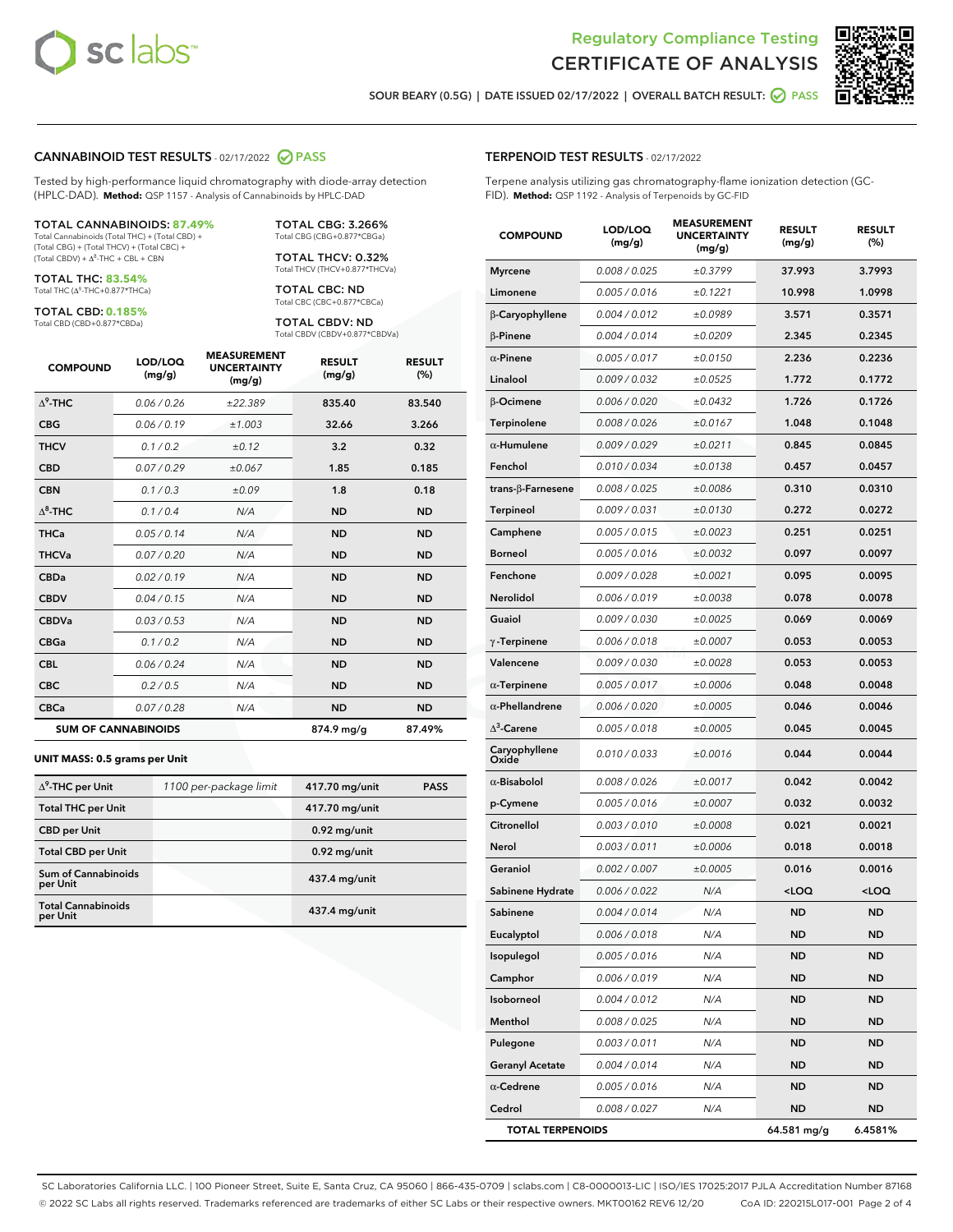



SOUR BEARY (0.5G) | DATE ISSUED 02/17/2022 | OVERALL BATCH RESULT:  $\bigcirc$  PASS

## CATEGORY 1 PESTICIDE TEST RESULTS - 02/17/2022 2 PASS

Pesticide and plant growth regulator analysis utilizing high-performance liquid chromatography-mass spectrometry (HPLC-MS) or gas chromatography-mass spectrometry (GC-MS). \*GC-MS utilized where indicated. **Method:** QSP 1212 - Analysis of Pesticides and Mycotoxins by LC-MS or QSP 1213 - Analysis of Pesticides by GC-MS

| <b>COMPOUND</b>             | LOD/LOQ<br>$(\mu g/g)$ | <b>ACTION</b><br><b>LIMIT</b><br>$(\mu g/g)$ | <b>MEASUREMENT</b><br><b>UNCERTAINTY</b><br>$(\mu g/g)$ | <b>RESULT</b><br>$(\mu g/g)$ | <b>RESULT</b> |
|-----------------------------|------------------------|----------------------------------------------|---------------------------------------------------------|------------------------------|---------------|
| Aldicarb                    | 0.03 / 0.08            | $\ge$ LOD                                    | N/A                                                     | <b>ND</b>                    | <b>PASS</b>   |
| Carbofuran                  | 0.02 / 0.05            | $\ge$ LOD                                    | N/A                                                     | <b>ND</b>                    | <b>PASS</b>   |
| Chlordane*                  | 0.03 / 0.08            | $\geq$ LOD                                   | N/A                                                     | <b>ND</b>                    | <b>PASS</b>   |
| Chlorfenapyr*               | 0.03/0.10              | $\geq$ LOD                                   | N/A                                                     | <b>ND</b>                    | <b>PASS</b>   |
| Chlorpyrifos                | 0.02/0.06              | $>$ LOD                                      | N/A                                                     | <b>ND</b>                    | <b>PASS</b>   |
| Coumaphos                   | 0.02 / 0.07            | $\ge$ LOD                                    | N/A                                                     | <b>ND</b>                    | <b>PASS</b>   |
| Daminozide                  | 0.02 / 0.07            | $\ge$ LOD                                    | N/A                                                     | <b>ND</b>                    | <b>PASS</b>   |
| <b>Dichlorvos</b><br>(DDVP) | 0.03/0.09              | $>$ LOD                                      | N/A                                                     | <b>ND</b>                    | <b>PASS</b>   |
| <b>Dimethoate</b>           | 0.03 / 0.08            | $\ge$ LOD                                    | N/A                                                     | <b>ND</b>                    | <b>PASS</b>   |
| Ethoprophos                 | 0.03/0.10              | $\ge$ LOD                                    | N/A                                                     | <b>ND</b>                    | <b>PASS</b>   |
| Etofenprox                  | 0.02 / 0.06            | $\ge$ LOD                                    | N/A                                                     | <b>ND</b>                    | <b>PASS</b>   |
| Fenoxycarb                  | 0.03 / 0.08            | $>$ LOD                                      | N/A                                                     | <b>ND</b>                    | <b>PASS</b>   |
| Fipronil                    | 0.03 / 0.08            | $>$ LOD                                      | N/A                                                     | <b>ND</b>                    | <b>PASS</b>   |
| Imazalil                    | 0.02 / 0.06            | $>$ LOD                                      | N/A                                                     | <b>ND</b>                    | <b>PASS</b>   |
| <b>Methiocarb</b>           | 0.02 / 0.07            | $\ge$ LOD                                    | N/A                                                     | <b>ND</b>                    | <b>PASS</b>   |
| Parathion-methyl            | 0.03/0.10              | $\geq$ LOD                                   | N/A                                                     | <b>ND</b>                    | <b>PASS</b>   |
| <b>Mevinphos</b>            | 0.03/0.09              | $\ge$ LOD                                    | N/A                                                     | <b>ND</b>                    | <b>PASS</b>   |
| Paclobutrazol               | 0.02 / 0.05            | $\ge$ LOD                                    | N/A                                                     | <b>ND</b>                    | <b>PASS</b>   |
| Propoxur                    | 0.03/0.09              | $>$ LOD                                      | N/A                                                     | <b>ND</b>                    | <b>PASS</b>   |
| Spiroxamine                 | 0.03 / 0.08            | $>$ LOD                                      | N/A                                                     | <b>ND</b>                    | <b>PASS</b>   |
| Thiacloprid                 | 0.03/0.10              | $\geq$ LOD                                   | N/A                                                     | <b>ND</b>                    | <b>PASS</b>   |

## CATEGORY 2 PESTICIDE TEST RESULTS - 02/17/2022 @ PASS

| <b>COMPOUND</b>          | LOD/LOO<br>$(\mu g/g)$ | <b>ACTION</b><br><b>LIMIT</b><br>(µg/g) | <b>MEASUREMENT</b><br><b>UNCERTAINTY</b><br>$(\mu g/g)$ | <b>RESULT</b><br>$(\mu g/g)$ | <b>RESULT</b> |  |
|--------------------------|------------------------|-----------------------------------------|---------------------------------------------------------|------------------------------|---------------|--|
| Abamectin                | 0.03/0.10              | 0.1                                     | N/A                                                     | <b>ND</b>                    | <b>PASS</b>   |  |
| Acephate                 | 0.02/0.07              | 0.1                                     | N/A                                                     | <b>ND</b>                    | <b>PASS</b>   |  |
| Acequinocyl              | 0.02/0.07              | 0.1                                     | N/A                                                     | <b>ND</b>                    | <b>PASS</b>   |  |
| Acetamiprid              | 0.02/0.05              | 0.1                                     | N/A                                                     | <b>ND</b>                    | <b>PASS</b>   |  |
| Azoxystrobin             | 0.02/0.07              | 0.1                                     | N/A                                                     | <b>ND</b>                    | <b>PASS</b>   |  |
| <b>Bifenazate</b>        | 0.01/0.04              | 0.1                                     | N/A                                                     | <b>ND</b>                    | <b>PASS</b>   |  |
| <b>Bifenthrin</b>        | 0.02/0.05              | 3                                       | N/A                                                     | <b>ND</b>                    | <b>PASS</b>   |  |
| <b>Boscalid</b>          | 0.03/0.09              | 0.1                                     | N/A                                                     | <b>ND</b>                    | <b>PASS</b>   |  |
| Captan                   | 0.19/0.57              | 0.7                                     | N/A                                                     | <b>ND</b>                    | <b>PASS</b>   |  |
| Carbaryl                 | 0.02/0.06              | 0.5                                     | N/A                                                     | <b>ND</b>                    | <b>PASS</b>   |  |
| Chlorantranilip-<br>role | 0.04/0.12              | 10                                      | N/A                                                     | <b>ND</b>                    | <b>PASS</b>   |  |
| Clofentezine             | 0.03/0.09              | 0.1                                     | N/A                                                     | <b>ND</b>                    | <b>PASS</b>   |  |

## CATEGORY 2 PESTICIDE TEST RESULTS - 02/17/2022 continued

| <b>COMPOUND</b>               | LOD/LOQ<br>(µg/g) | <b>ACTION</b><br><b>LIMIT</b><br>(µg/g) | <b>MEASUREMENT</b><br><b>UNCERTAINTY</b><br>$(\mu g/g)$ | <b>RESULT</b><br>(µg/g) | <b>RESULT</b> |
|-------------------------------|-------------------|-----------------------------------------|---------------------------------------------------------|-------------------------|---------------|
| Cyfluthrin                    | 0.12 / 0.38       | $\overline{c}$                          | N/A                                                     | <b>ND</b>               | <b>PASS</b>   |
| Cypermethrin                  | 0.11/0.32         | 1                                       | N/A                                                     | <b>ND</b>               | <b>PASS</b>   |
| <b>Diazinon</b>               | 0.02 / 0.05       | 0.1                                     | N/A                                                     | <b>ND</b>               | <b>PASS</b>   |
| Dimethomorph                  | 0.03 / 0.09       | $\overline{c}$                          | N/A                                                     | ND                      | <b>PASS</b>   |
| Etoxazole                     | 0.02 / 0.06       | 0.1                                     | N/A                                                     | ND                      | <b>PASS</b>   |
| Fenhexamid                    | 0.03 / 0.09       | 0.1                                     | N/A                                                     | <b>ND</b>               | <b>PASS</b>   |
| Fenpyroximate                 | 0.02 / 0.06       | 0.1                                     | N/A                                                     | ND                      | <b>PASS</b>   |
| Flonicamid                    | 0.03 / 0.10       | 0.1                                     | N/A                                                     | ND                      | <b>PASS</b>   |
| Fludioxonil                   | 0.03 / 0.10       | 0.1                                     | N/A                                                     | <b>ND</b>               | <b>PASS</b>   |
| Hexythiazox                   | 0.02 / 0.07       | 0.1                                     | N/A                                                     | ND                      | <b>PASS</b>   |
| Imidacloprid                  | 0.04 / 0.11       | 5                                       | N/A                                                     | ND                      | <b>PASS</b>   |
| Kresoxim-methyl               | 0.02 / 0.07       | 0.1                                     | N/A                                                     | <b>ND</b>               | <b>PASS</b>   |
| Malathion                     | 0.03 / 0.09       | 0.5                                     | N/A                                                     | <b>ND</b>               | <b>PASS</b>   |
| Metalaxyl                     | 0.02 / 0.07       | $\overline{c}$                          | N/A                                                     | ND                      | <b>PASS</b>   |
| Methomyl                      | 0.03 / 0.10       | 1                                       | N/A                                                     | ND                      | <b>PASS</b>   |
| Myclobutanil                  | 0.03 / 0.09       | 0.1                                     | N/A                                                     | <b>ND</b>               | <b>PASS</b>   |
| Naled                         | 0.02 / 0.07       | 0.1                                     | N/A                                                     | ND                      | <b>PASS</b>   |
| Oxamyl                        | 0.04 / 0.11       | 0.5                                     | N/A                                                     | ND                      | <b>PASS</b>   |
| Pentachloronitro-<br>benzene* | 0.03 / 0.09       | 0.1                                     | N/A                                                     | ND                      | <b>PASS</b>   |
| Permethrin                    | 0.04 / 0.12       | 0.5                                     | N/A                                                     | <b>ND</b>               | <b>PASS</b>   |
| Phosmet                       | 0.03 / 0.10       | 0.1                                     | N/A                                                     | <b>ND</b>               | <b>PASS</b>   |
| Piperonyl<br><b>Butoxide</b>  | 0.02 / 0.07       | 3                                       | N/A                                                     | <b>ND</b>               | <b>PASS</b>   |
| Prallethrin                   | 0.03 / 0.08       | 0.1                                     | N/A                                                     | <b>ND</b>               | <b>PASS</b>   |
| Propiconazole                 | 0.02 / 0.07       | 0.1                                     | N/A                                                     | <b>ND</b>               | <b>PASS</b>   |
| Pyrethrins                    | 0.04 / 0.12       | 0.5                                     | N/A                                                     | ND                      | <b>PASS</b>   |
| Pyridaben                     | 0.02 / 0.07       | 0.1                                     | N/A                                                     | <b>ND</b>               | <b>PASS</b>   |
| Spinetoram                    | 0.02 / 0.07       | 0.1                                     | N/A                                                     | <b>ND</b>               | <b>PASS</b>   |
| Spinosad                      | 0.02 / 0.07       | 0.1                                     | N/A                                                     | ND                      | <b>PASS</b>   |
| Spiromesifen                  | 0.02 / 0.05       | 0.1                                     | N/A                                                     | <b>ND</b>               | <b>PASS</b>   |
| Spirotetramat                 | 0.02 / 0.06       | 0.1                                     | N/A                                                     | ND                      | <b>PASS</b>   |
| Tebuconazole                  | 0.02 / 0.07       | 0.1                                     | N/A                                                     | <b>ND</b>               | <b>PASS</b>   |
| Thiamethoxam                  | 0.03 / 0.10       | 5                                       | N/A                                                     | ND                      | <b>PASS</b>   |
| Trifloxystrobin               | 0.03 / 0.08       | 0.1                                     | N/A                                                     | <b>ND</b>               | <b>PASS</b>   |

SC Laboratories California LLC. | 100 Pioneer Street, Suite E, Santa Cruz, CA 95060 | 866-435-0709 | sclabs.com | C8-0000013-LIC | ISO/IES 17025:2017 PJLA Accreditation Number 87168 © 2022 SC Labs all rights reserved. Trademarks referenced are trademarks of either SC Labs or their respective owners. MKT00162 REV6 12/20 CoA ID: 220215L017-001 Page 3 of 4